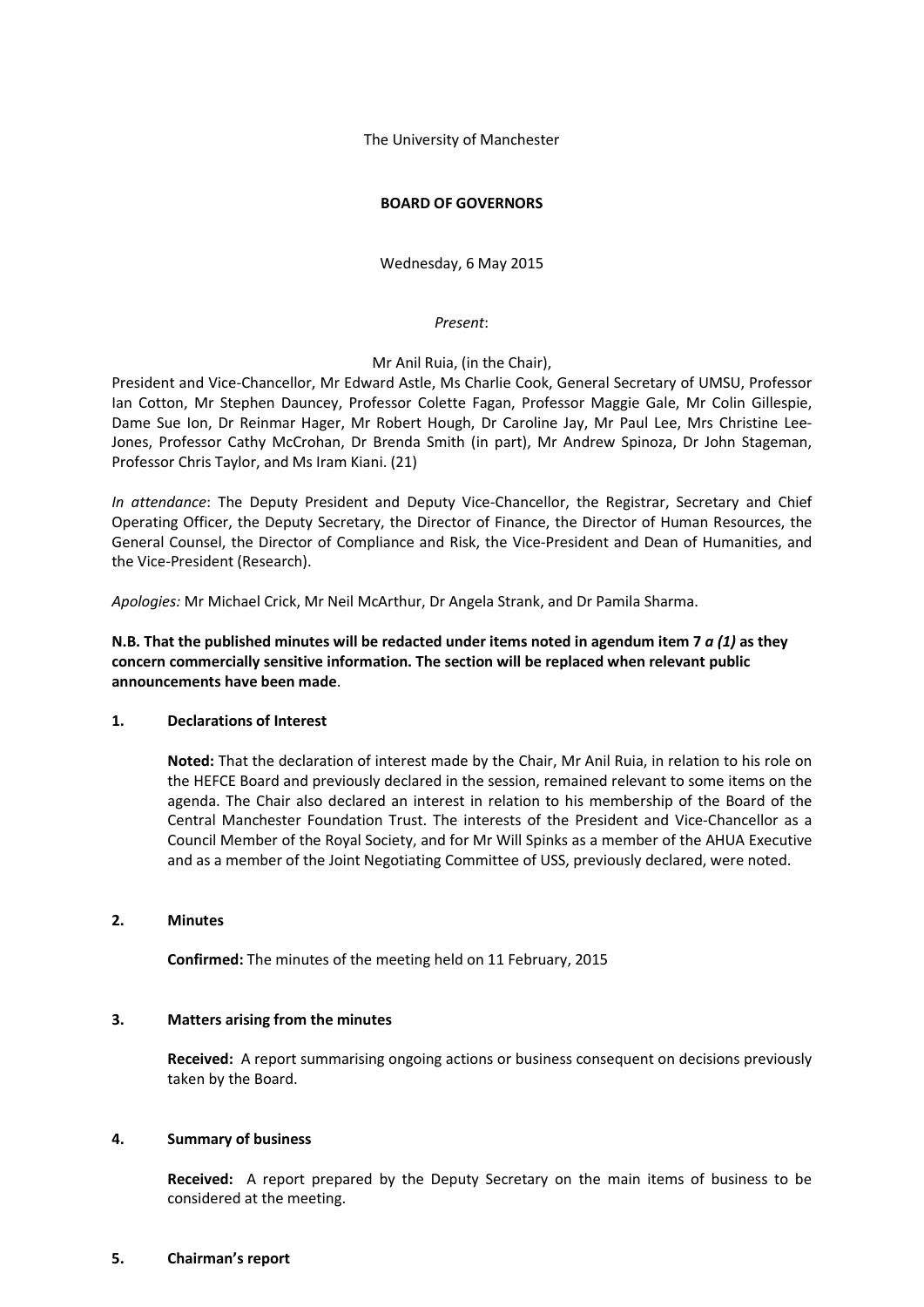## **(a) HEFCE Statement on Institutional Risk**

**Received:** The HEFCE Statement on Institutional Risk, produced annually by HEFCE and directed to the institution's governing body.

### **Noted:**

- (i) That the purpose of the letter was to inform the University of HEFCE's assessment of the risk status of the University and any failure to comply with the accountability obligations as set out in the Memorandum of Assurance and Accountability.
- (ii) That HEFCE had concluded, based on the accountability returns submitted for 2013-14, that in their overall assessment at the time the University of Manchester was not at higher risk, and that the University had met the accountability obligations set out in the Memorandum of Assurance and Accountability and other guidance.
- (iii) That the tables providing additional benchmarking information with the Statement was not regarded as particularly helpful, as without additional contextual information it could lead to misleading conclusions. As the Board was aware from previous discussions, the compilation of suitable benchmarking information was a significant task and work on this was ongoing within the University.
- (iv) That the letter highlighted uncertainty about the funding available to higher education after the General Election, and the possibility of in-year changes to the funding available to HEFCE in the financial year 2015-16. Institutions were therefore urged to plan their budgets in a prudent manner, an approach the University had taken and would ensure was reflected in the Budget under development.

## **(b) Changes in membership of Board Committees**

**Reported:** That Mr Colin Gillespie has joined the Finance Committee, *vice* Dr Angela Strank, with effect from 1 March 2015.

## **(c) Membership of the Board of Governors**

**Reported:** The full membership of the Board of Governors from 1 March 2015 (reflecting the recent appointment of Mr Colin Gillespie).

#### **(d) Board Effectiveness**

**Received:** A report on the session on Board Effectiveness held within the Planning and Accountability Conference.

- (1) That the session on Board effectiveness considered a number of items:
	- the raw quantitative results from the survey completed by Board members and those in attendance
	- the qualitative responses returned within the survey
	- the feedback from the discussions on Board effectiveness held at Finance and Audit Committees
	- the paper mapping current practice at the University against the requirements and expectations of the revised CUC Code of Governance, published in December 2014 (this is provided for information and the actions will be completed as indicated).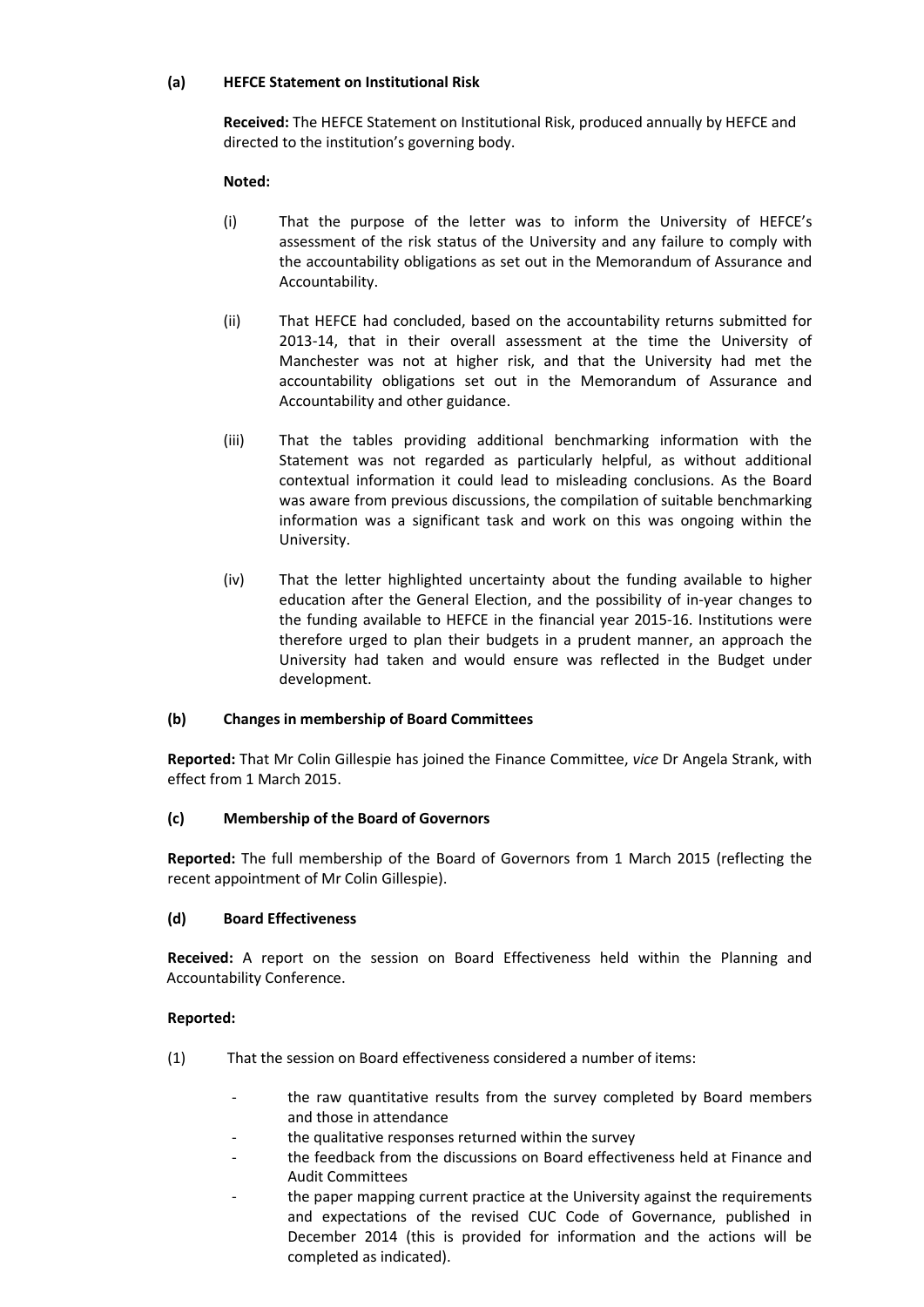- (2) That in broad terms the Board was satisfied within the outcome of the interim review of effectiveness, noting that levels of satisfactions in respect of the Board's working relationships and outcomes were strong. In discussing this information provided, the Board noted the following:
	- That standing orders should be developed for the Board to cover:
		- quoracy
		- decision handling between meetings
		- conduct of business
		- agreement by consensus / arrangements for voting

NB. Originally proposed for July 2015, these standing orders will be prepared for the first meeting in the new session in October 2015.

- That the meetings should provide clear opportunities for members to raise any concerns or objections, particularly in seeking support for decisions
- That the Board should monitor ongoing activities more effectively, e.g. activities and projects (including governance and risk arrangements), future commitments and decisions required, noting that forwarding relevant reports from Finance and Audit Committee could fulfil this requirement.
- That further consideration should be given to the element 4 of the CUC Code of Governance and the reporting relationship between the Senate and the Board of Governors.

## **(e) Deputy Chair of the Board of Governors, from 1 September 2015**

#### **Reported:**

- (1) That Statute II provides for the appointment of one or more Deputy Chairs (and other officers if so desired) from among members of the Board of Governors in Category 2 (ie lay members). The Statute further states that the Deputy/ies hold office for an initial period and on terms and conditions determined by the Board, and may be re-appointed provided he/she/they do not serve continuously for more than six years (with provision, exceptionally, for a further period of three years).
- (2) That Mr Robert Hough, who was appointed to the role for a three year term from 1 September 2012, will stand down from the role of Deputy Chair on 31 August 2015, when he retires from the governing body.
- (3) That the role of the Deputy Chair is to act as Chair of the governing body on any occasion in which the Chair of the Board of Governors is unavailable, or to act as Chair in relation to any matters that may directly concern the Chair of the Board of Governors. Under the Board's current arrangements, the Deputy Chair also fulfils the role of Chair of the Staffing Committee.
- (4) That expressions of interest in the role are now sought from lay members of the Board in Category 2, and may be made via the Registrar, Secretary and Chief Operating Officer or the Deputy Secretary in the first instance. The Chair of the Board of Governors will then discuss the role individually with those individuals that come forward, and bring forward a recommendation to the Board for approval in July 2015. The Deputy Chair identified through this process will then take up the role with effect from 1 September 2015.

**Noted:** That the anonymised comments made by members within the Effectiveness Review would be circulated to the Board of Governors by the Deputy Secretary.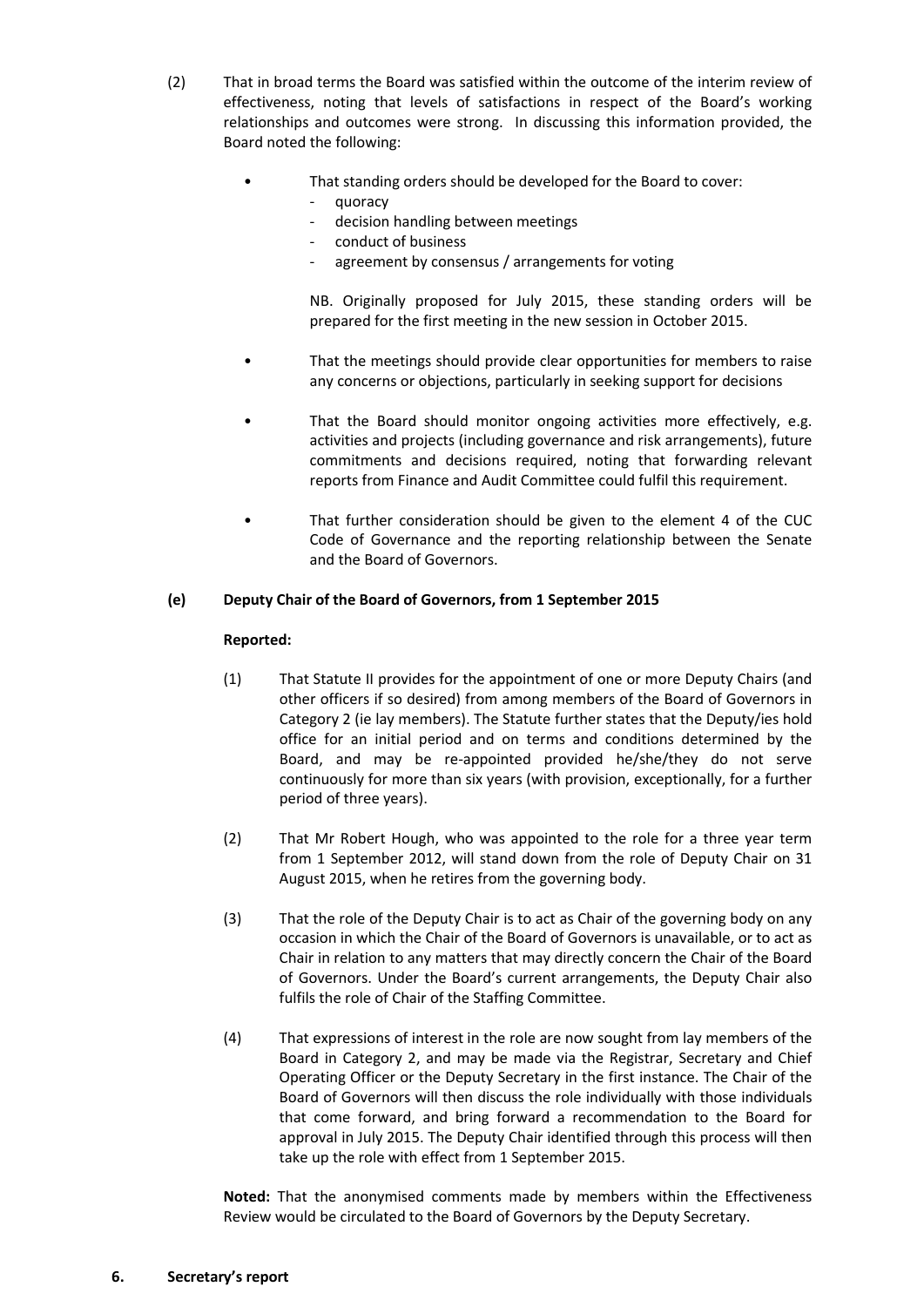### **(a) Senate Elections**

**Received:** A report on the elections to Senate, held in February 2015, and an oral report on the ongoing elections for Senate members to the Board of Governors.

### **Reported:**

(1) Following the call for nominations for the elected positions on Senate in February 2015, the following members of the academic and research staff in the faculties below have been elected, unopposed, as there was no requirement for ballots:

Faculty of Humanities (5 places) Professor Noel Castree, School of Environment, Education and Development Dr Mark Batey, Manchester Business School Dr Jonathan Mair, School of Arts, Languages and Cultures Dr Jackson Maogoto, School of Law Professor Silvia Massini, Manchester Business School.

Faculty of Engineering and Physical Sciences (4 places) Dr Andrew Horn, School of Chemistry Dr Caroline Jay, School of Computer Science (re-elected) Professor Mike Sutcliffe, School of Chemical Engineering and Analytical Sciences Dr Gianpaolo Vignali, School of Materials

Faculty of Medical and Human Sciences (3 places) Dr Brian Bigger, Institute of Human Development Dr Jason Hall, Manchester Pharmacy School Dr Shaun Speed, School of Nursing, Midwifery and Social Work.

Each will serve from 1 September 2015 to 31 August 2018.

- (2) That within the Faculty of Life Sciences, a ballot was required to award the places as there were three nominations for the two places available. The ballot was held on online between 12pm on Monday, 9 February and 12pm on Monday, 23 February.
- (3) The system was a simple "first past the post" count and the two candidates in first and second positions following the vote tally take up the available places. 36% of staff members on the Faculty's electoral roll voted in the election. Both places will run from 1 September 2015 to 31 August 2018.

On completion of the voting, the following members were declared elected:

Dr Mark Ashe Professor Andrew Doig

#### **(b) Election of the Chancellor**

**Received:** An oral report on the Election of the Chancellor.

#### **Reported:**

- (1) That following the request for nominations, three candidates had been nominated for the office of Chancellor and a postal and online ballot of the electorate (comprising staff, registered alumni and General Assembly members) will therefore open on Tuesday, 26 May.
- (2) That for a term of office commencing on 1 August 2015, the following three candidates have been duly nominated for election:

Lemn Sissay, MBE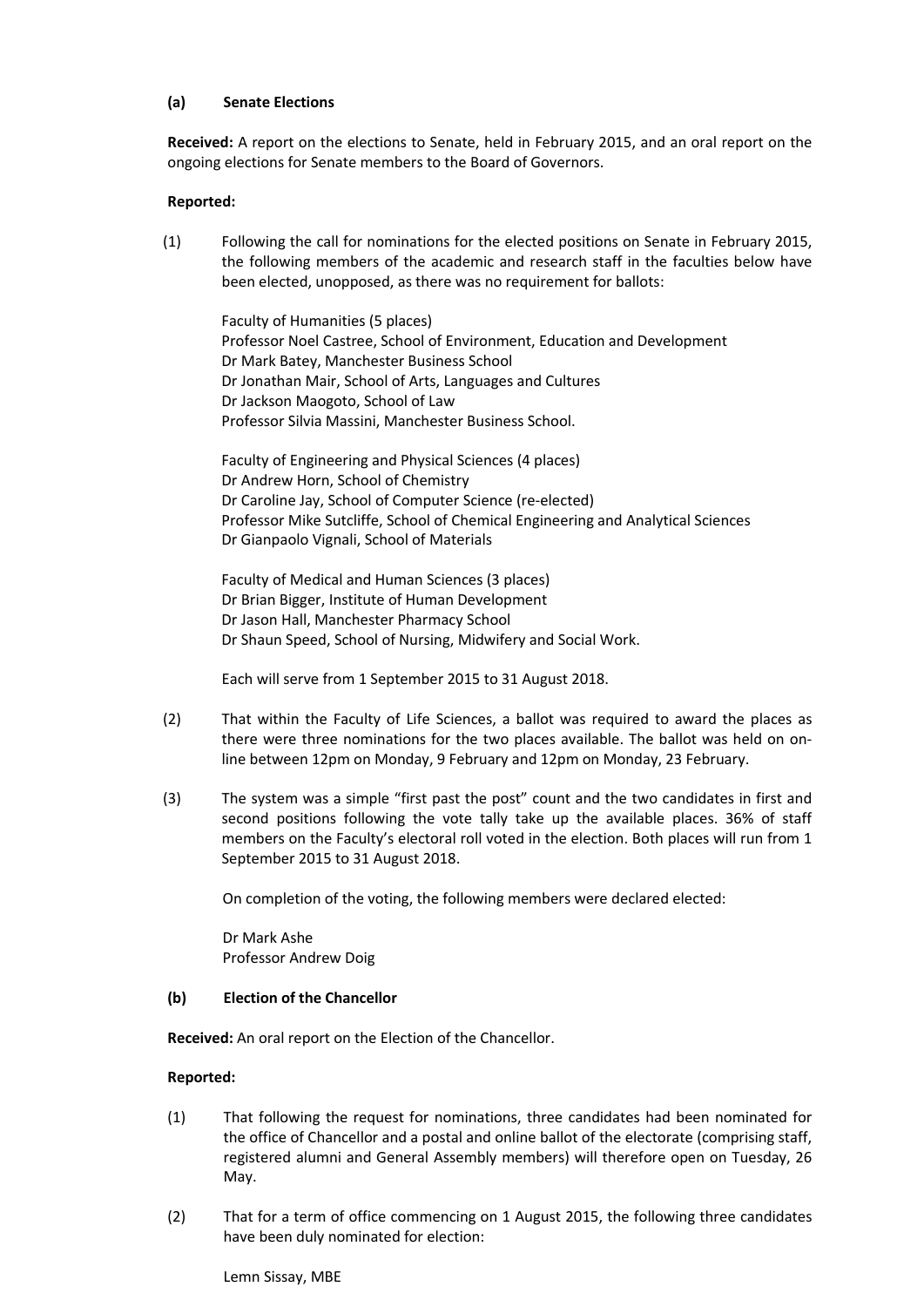The Rt Hon. the Lord Mandelson Sir Mark Elder, CBE

- (3) That the voting instructions will be issued by email and by post (to those that have requested a postal vote) directly by Electoral Reform Services (the University's appointed agent) on Tuesday, 26 May. At the same time, the University will also publish and circulate to voters an additional profile of each of the candidates.
- (4) That voting in the election will close at noon on Thursday, 18 June and the results would be announced by the University on Monday, 22 June.

### **7. President and Vice-Chancellor's report**

### **(a) The Report of the President and Vice-Chancellor to the Board of Governors**

- (1) That the President and Vice-Chancellor's last report to the Board made reference the Chancellor of the Exchequer's Autumn Statement and financial challenges facing the HE sector. The Report highlighted the prospect of further reductions in public spending and the significant uncertainty that this introduces for the HE sector. While at that time the Treasury had not published detailed budgets for Government departments from 2016 and indeed there was a General Election pending which introduces yet more uncertainty, there was a view that existing plans will mean sizeable cuts to most departments, including Business, Innovation and Skills (BIS). This prospect was not diminished by the Budget Statement delivered on 18 March 2015, which indicated that further savings will be secured through cuts to non-protected government departmental budgets, though no details were released. In other respects the 2015 Budget Statement contained a number of positive features for the Higher Education sector, though it was difficult to identify those which represent 'new' funding. It also included measures reaffirming the commitment to the Northern Powerhouse, notably an investment of £20million for Health North which will be delivered through the Northern Health Science Alliance of leading northern universities, including this University; teaching hospitals and Academic Health Science Networks (AHSNs) to set up the world's first partnership using largescale data to drive public sector reform in health and social care across a 15 million strong population in the North of England.
- (2) That the financial uncertainty facing the higher education sector was not new. Indeed over the past few years universities in the UK have faced a number of financial challenges including uncertainty about the recruitment of home and overseas students; dealing with reduced levels of core teaching funding; major cuts to capital funding from the Higher Education Funding Council for England (HEFCE) such that the University now has to generate capital funds from within; and concerns over deficits in our pension schemes.
- (3) That in addition to the above, it has now been confirmed that the University would face a significant reduction in government funding under the Quality Research (QR) core funding allocation as a result of the lower volume of our staff returned and those judged at the highest levels in the Research Excellence Framework 2014, compared to 2008. As expected, The University would lose £10.5 million in 2015/16 (this includes some benefit from transitional funding) and more (~£14 million pa) in subsequent years. The University was anticipating a significant reduction in QR funding, and is developing plans to manage this effectively. This will be offset by a modest increase in HEFCE T of c £2.4 million.
- (4) That set against this background, in late January, the HEFCE received its grant letter from BIS which confirmed the funding available for 2014-15 and 2015– 16 Financial Years (April – March ) and the policies and priorities that continue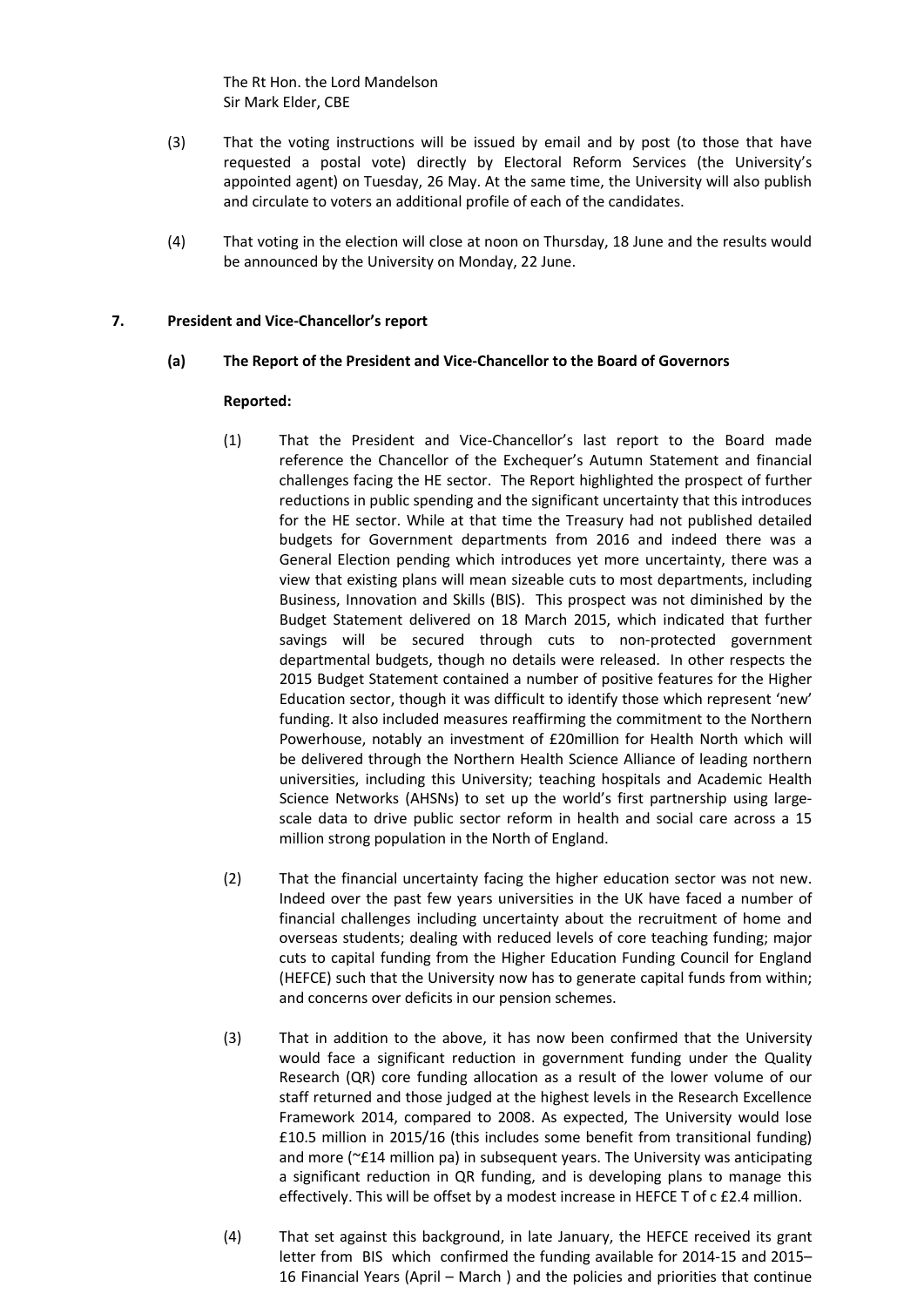to underpin the approach to the recurrent grant. The letter did not provide any figures on funding that might be available for the 2016-17 financial year, but advised that the HEFCE would need to make prudent assumptions about this, recognising the four-month overlap between the 2016-17 financial year and the 2015-16 academic year. In the light of the grant letter, the HEFCE Board at its February meeting agreed 2015-16 academic year budgets for recurrent grant, one-off transitional funding and funding for national facilities and initiatives. In making these decisions, the Board assumed that the funding available for the 2016-17 financial year will be the same in cash terms as for the 2015-16 financial year. There was, however, particular uncertainty about the funding that may be available after the spending review that is expected to follow the forthcoming general election. This means that the HEFCE might have to revise allocations, possibly after they have already been announced. In view of this the HEFCE has advised institutions that they should exercise prudence when planning their budgets. Funds will always be limited and the various considerations cited above highlight that the University now had to make the difficult choices. Therefore priorities for investment and opportunities for savings and additional income generation will be important ongoing topics across the University.

- (5) That as Board members were aware, when the new University was created following the merger in 2004, four Faculties were established. These were of very uneven size, with FLS representing 10% financially and the remaining three c. 30% each. This was considered to be the most appropriate arrangement at that time, but this disparity in size had led to pressures on FLS, where there was little or restricted scope for leveraging opportunities because of their relatively small size. These pressures have been compounded by the significant reduction in research (QR) funding for life sciences following REF. Therefore, to ensure structures were optimal to sustain our academic mission earlier the President and Vice-Chancellor initiated, with the full support of the Senior Leadership Team, a review of Life Sciences and cognate disciplines, considering the full range of options, to ensure they are optimal to sustain our academic mission in this area.
- (6) That the interim report on the review of the effectiveness and sustainability of current structures and possible alternative structures for the organisation of Life Sciences and cognate disciplines was provide Agendum 8 and Professor Keith Brown, Vice-President and Dean of the Faculty of Humanities, who is chairing the review group would brief the Board on this item.
- (7) That this year's planning and accountability conference reviewed progress towards the goals in the Strategic Plan and debated the future strategic direction of the University, in the context of the planned refresh on Manchester 2020. The key messages from the Conference were:
	- The University was progressing well, with some areas of world-leading research and outstanding learning and student experience and contributions to 'making a difference' to society, but a step-change in performance in some areas across the University is required.
	- Moving from 'good-to-great' whilst maintaining distinctiveness was a difficult challenge, but one that the University must, and will address in order to meet our ongoing commitment to excellence.
	- In pursuing this ambitious agenda, the University would need to maintain and highlight distinctiveness. Financial head-room was required, by increasing income and reducing costs, to deliver ambition and mitigate external pressures.
	- To meet this ambition, and address current and future external pressures, some re-shaping of the University could be needed.
- (8) That the ambition to be amongst the leading universities in the world was reaffirmed. In the review of progress towards our Manchester 2020 goals based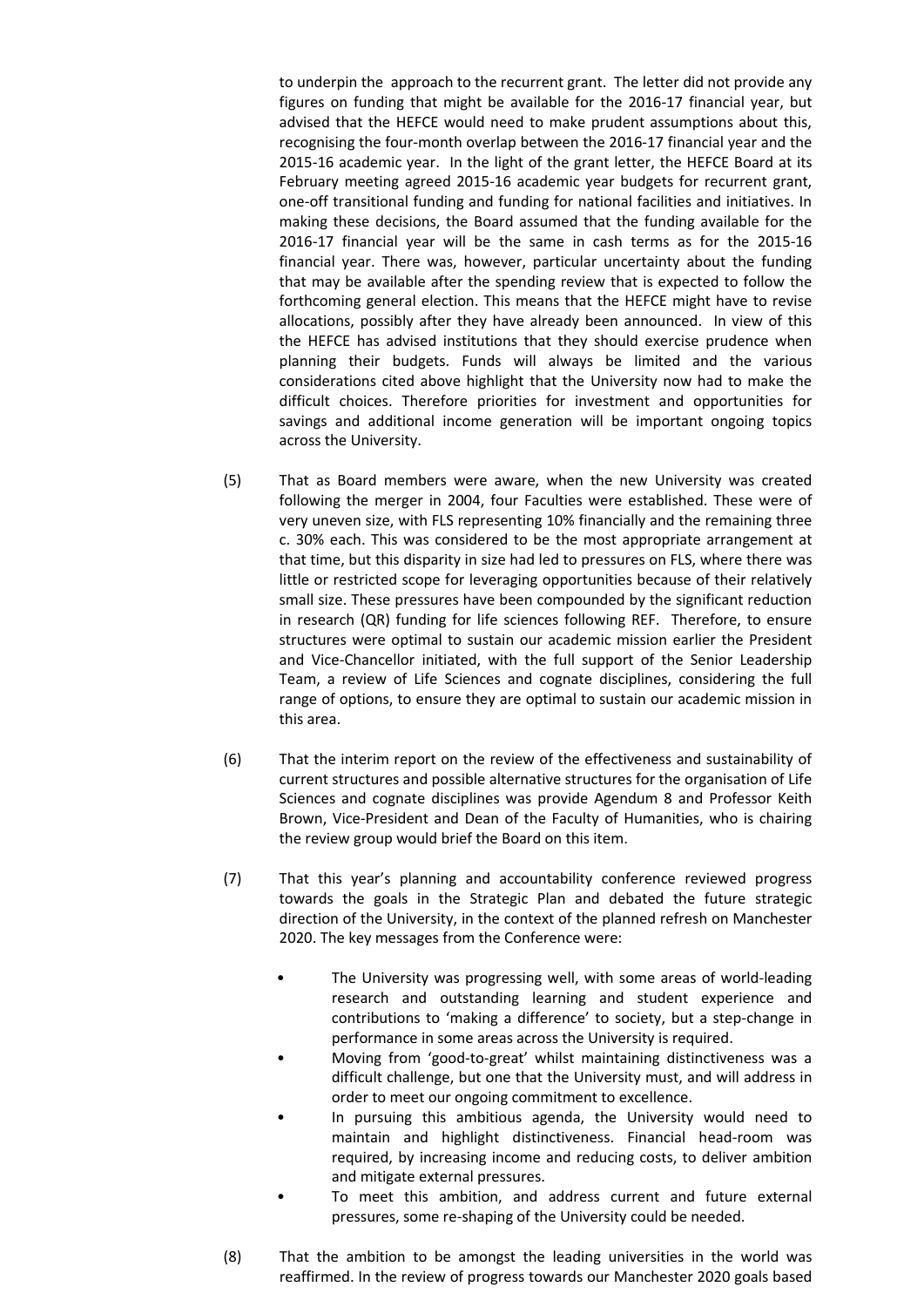on the 2013/14 Stocktake report it was recognised that while the University has performed well in many areas over the past year, there was a need to significantly improve performance to reach this ambition in the face of rising costs, declining public funding and increasing global competition. An important example of the scale of those challenges is the significant reduction in QR funding referred to above. Taken together with other changes, such as the likely increase in costs arising from pension changes, this means a 'hit' of around £20 million to the University's bottom line from 2016/17.

- (9) The University would also need to find significantly more than £20 million in order to create the financial 'headroom' to continue to invest in strategic priorities. A range of plans were in place to increase our income, but the senior team would also examine the cost base to ensure that the University is as efficient and effective as possible – and that includes the 50%+ of our expenditure that is invested in staff costs. In addition, there will be some activities where the University would have to reduce investment and/or cut costs. Having received the full endorsement and support from the Board, the senior team had been turning these plans into actions and outcomes. In addition it would take forward the plans to address the priorities for 2015-16 that had been identified from the Annual Performance Reviews as the refresh of our strategic plan was undertaken over the next few months. These are:
	- i) To accelerate progress towards our research targets by developing a post-REF strategy.
	- ii) To continue to improve the student experience.
	- iii) To deliver an outstanding learning and teaching experience and sustain student recruitment target numbers consistent with meeting financial contribution.
	- iv) To deliver a focused, distinctive and effective social responsibility programme.
	- v) To create a more performance-orientated culture.
- (10) That the University was focused on the recruitment for the 2015 intake. Within this the priority, continued to be on maximizing the quality and number of the student intake while being mindful of the importance of the student experience. From the latest data the President and Vice-Chancellor made the following observations:
	- Applications to the University for undergraduate courses have increased again this year to over 60,000. The increase is around twice the rate of our six competitor institutions (as identified by UCAS) and twice the national rate of increase (UoM +4.5%; national +2.2%; competitor +2.3%). Following the trend over the last two years there has been an increase (6%) in overseas applications.
	- Most programmes have seen an increase in applications. Where this has not taken place it is often for known reasons e.g. increase in required entry grades. This year there was an exceptional reduction in applications to the Manchester Medical School and as I have previously reported this is explained by our high UKCAT threshold.
	- Conversion remains a challenge. While overall we have higher rates of acceptances from prospective undergraduate students, in some subject areas this is lagging behind last year.
	- Applications, offers and acceptances have all increased for undergraduate students in the widening participation category.
	- For taught postgraduate programmes, overseas applications and acceptances are higher by 14% and 15% respectively. Applications from prospective Home/EU postgraduate students have fallen by 5% which was expected as there was a small undergraduate entry year in 2012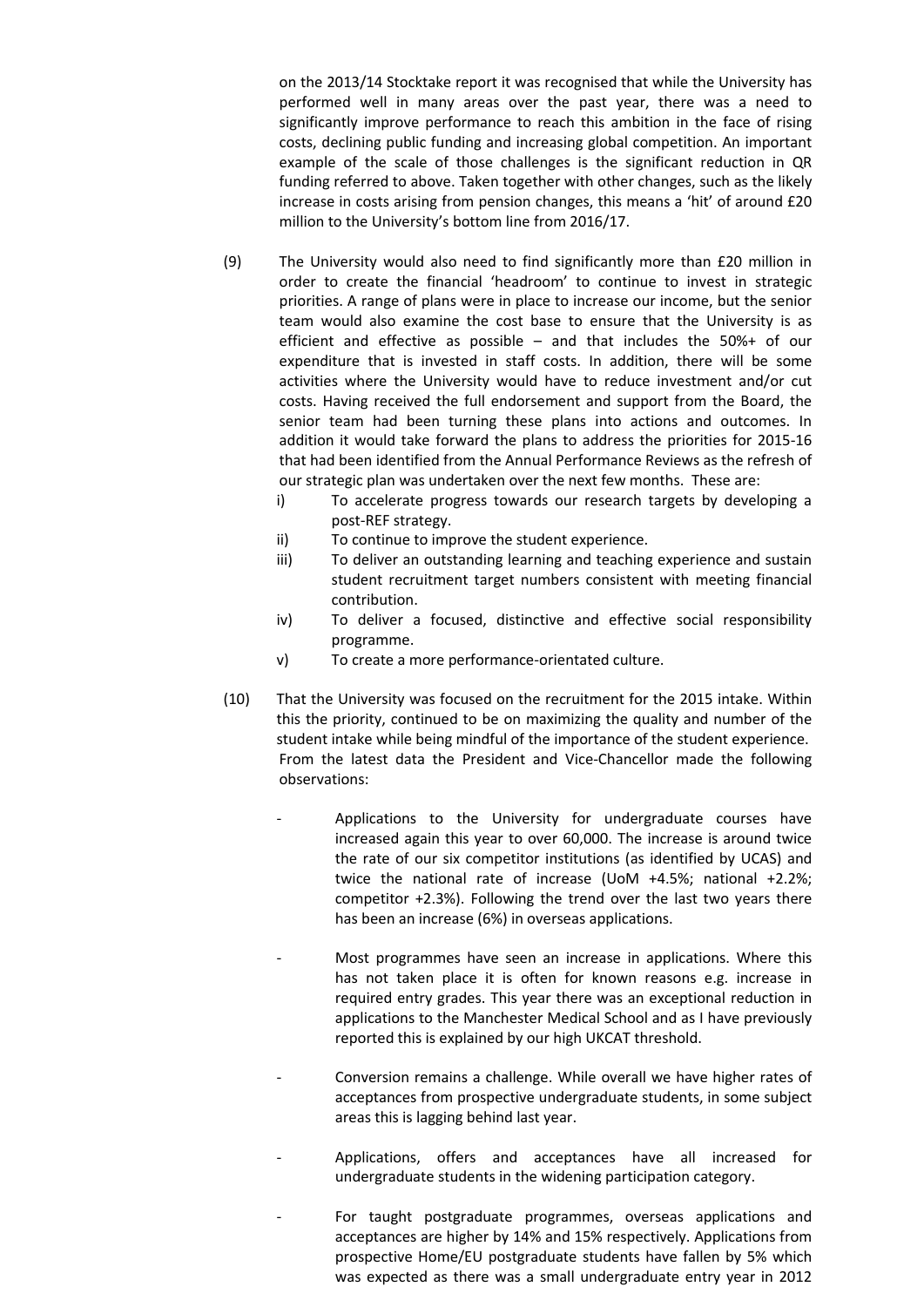following the introduction of then new fee regime. This is being mitigated by the introduction of £10k bursaries for students who graduate in 2015 from 'under represented groups'.

- While it was early in the cycle for postgraduate research students, total applications and acceptances for research postgraduate students are lower for both Home/EU and overseas with a 9% decrease compared to this time last year.
- (11) That within the context of the changing national picture and increased competition for students, especially those of high quality, the Intake Management Group and the Manchester Doctoral College are monitoring the situation closely and considering any responses as appropriate. The Board would be informed of any concerns. It was recognised that the 2015 recruitment round required careful attention and would be demanding for staff. In preparation Schools have been encouraged to review their entry requirements and to ensure best practice in handling of applicants to maximize the chances of those to whom an offer is made accepting it. In- depth discussion of application data by the Senior Leadership Team takes place regularly so the pattern of recruitment can be closely monitored, allowing interventions to be agreed and implemented on a timely basis.

## **Noted:**

- (2) That the Deputy President and Deputy Vice-Chancellor update the Board on the proposed Royce Institute. The Sir Henry Royce Institute for Materials Research and Innovation would be a national facility, based on or around the campus that would allow the UK to grow its world-leading research base in advanced materials science. The University was closely involved in the determination of a governance model for the facility, with appropriate representation given that the University was likely to own and hold responsibility for the asset.
- (3) That the President and Vice-Chancellor briefed the Board on the University's involvement in discussions around "DevoManc", and in particular the proposals to bring control of existing health and social care budgets under the city (via an elected mayor), which have been pooled by local authorities across Greater Manchester. No liability for health and social care budgets would transfer to the University but this initiative would see the institution working closely with Trusts, GP Commissioning Groups and industry and was expected to provide significant opportunities.
- (4) That the Board discussed the implementation of the Counter Terrorism Bill, noting that the University's collaborative approach was already widely recognised as a model of good practice. The new bill would have implications for reporting and in terms of policy and the Director of Compliance and Risk would provide a briefing on this as part of the Board's Update and Development event scheduled for 23 June 2015.

## **(b) Report to the Board of Governors on exercise of delegations**

- (1) That acting on behalf of the Board of Governors, and on the recommendation of the Vice - President and Dean of the Faculty of Humanities, the President and Vice-Chancellor appointed Professor Toby Seddon as Head of School of Law for the period 1 April 2015 to 31 August 2018.
- (2) That acting on behalf of the Board of Governors, and on the recommendation of the Vice - President and Dean of the Faculty of Medical & Human Sciences, the President and Vice-Chancellor appointed Professor Dame Nicky Cullum as Head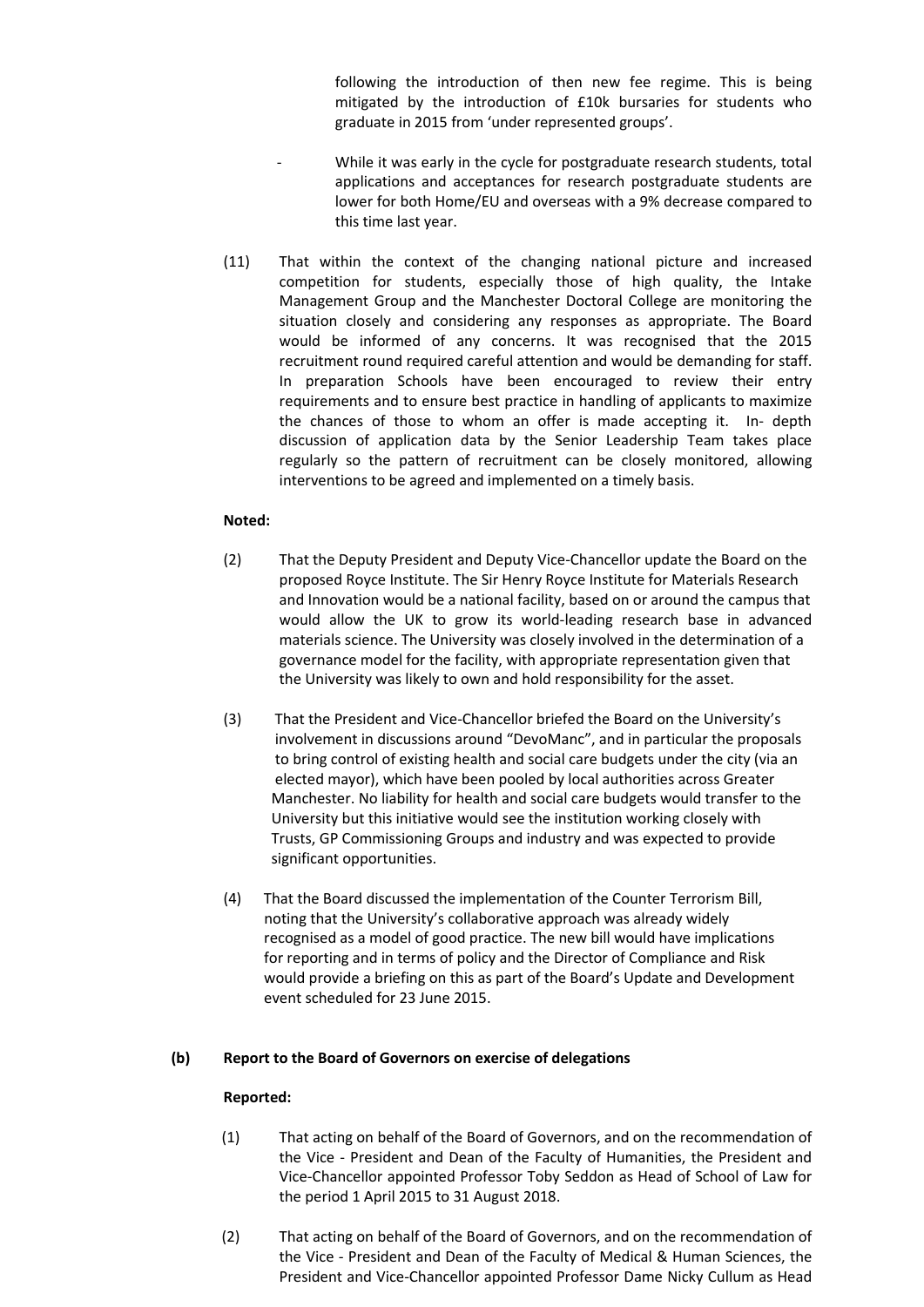of the School of Nursing, Midwifery and Social Work for the period 1 August 2015 to 31 July 2019.

- (3) That acting on behalf of Senate and the Board of Governors, the President and Vice-Chancellor approved:
	- the establishment of a named chair within the School of Physics and Astronomy, in recognition of the outstanding academic achievements of Sir Bernard Lovell, with effect from 1st December 2014.
	- the establishment of a named chair in recognition of the appointment of Professor Sir Cary Cooper and as part of the MBS 50th Anniversary Celebrations, with effect from 1st June 2015.
- (4) That pursuant to General Regulation VII.4, the Common Seal of the University has been affixed to instruments recorded in entries 1540 -1554.

#### **(c) Compliance and Risk Update**

**Received:** Accident Statistics: Quarter 4 2014, and Quarter 1, 2015 and the Safety, Health and Environmental Committee Minutes from 18 December 2014

**Reported:** That the Director of Compliance and Risk provided a short report on ongoing risk issues within the University. The Emergency Incident Management Plan had been invoked twice in the period, once in relation to a student experiment in which a building had to be evacuated and several city centre roads closed by police after an explosive chemical was discovered in a lab and the second in connection with a university student and an arrest under terrorism charges. The charges were later dropped in this instance. A third incident concerned students of the University that were temporarily based in Nepal, and their subsequent evacuation, following the tragic earthquake in the region.

**Noted:** That members of the Board requested further information on the basket of measures that form the KPI in relation to Health and Safety and it was agreed that this would be presented to the July meeting.

#### **8. Review of Life Sciences and Cognate Disciplines**

**Received:** The Interim Report of the Review of Life Sciences and cognate disciplines

- (1) That the interim report is intended to inform the Board of Governors on the progress of the Review of Life Sciences and cognate disciplines at the University. On 14 April 2015, the Senior Leadership Team endorsed the interim report for onward transmission to Senate (29 April 2015) and the Board of Governors (6 May 2015) for consideration.
- (2) That in this first phase the emphasis has been on consultation and a number of opportunities and challenges have been identified. The key considerations for the Review are the optimal structure for the sustainability of the relevant disciplines while at the same time ensuring the delivery of world-class research, outstanding learning and student experience, and an ongoing commitment to social responsibility.
- (3) That the President and Vice-Chancellor, with the full support of the University's Senior Leadership Team, initiated a Review of the effectiveness and sustainability of current structures and possible alternative structures for the organisation of Life Sciences and cognate disciplines in the University. The Senate was informed on 4 February 2015 and the Board of Governors on 5 February 2015.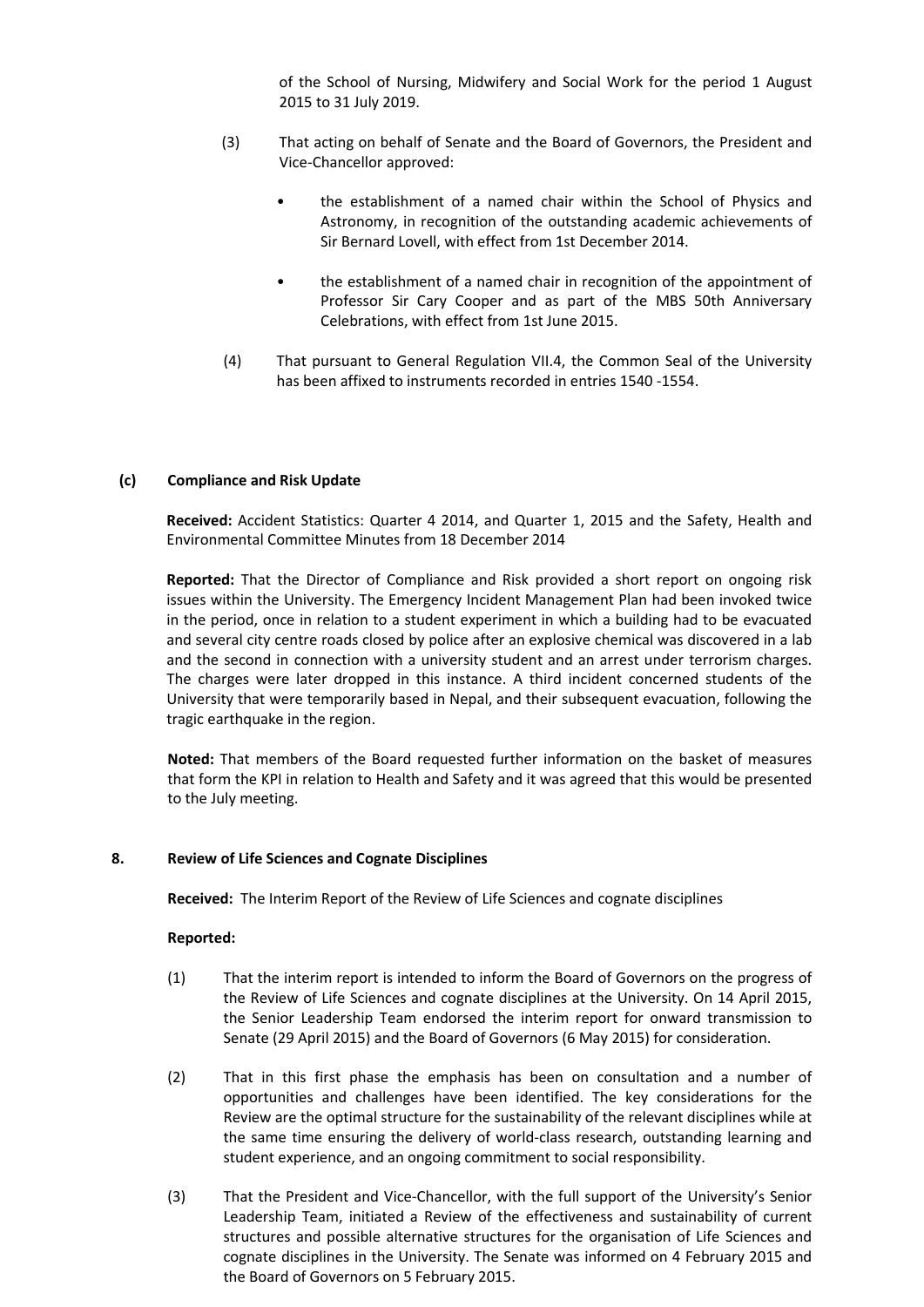- (4) That the Review is led by Professor Keith Brown, Vice-President and Dean of Humanities and its objectives are:
	- To review the sustainability of the current structures in Life Sciences and their effectiveness in relation to the delivery of research and teaching, the student experience and social responsibility;
	- To evaluate possible alternative structures for the organisation of Life Sciences and cognate disciplines to both secure the financial sustainability of life sciences and optimise the delivery of the academic mission as outlined in the Manchester 2020 Strategic Plan;
	- To make recommendations for any required changes.
- (5) That the Review is considering the following options:
	- 1. Retaining the current structure;
	- 2. Adding capability to the existing Life Sciences Faculty structure;
	- 3. Moving all of Life Sciences into the Faculty of Medical and Human Sciences (FMHS);
	- 4. Moving different component parts of Life Sciences into different faculties.
- (6) That in this first phase the emphasis has been on consultation and a number of opportunities and challenges have been identified. The Review will evaluate each option in relation to the ability to deliver world-class research, outstanding learning, student experience and social responsibility on a sustainable basis.
- (7) That in addition, for each of the proposed options, the Review will assess the:
	- Immediate and long-term potential gains (for example, academic synergies, efficiencies, governance and management);
	- Timeline and transition costs (financial, time and staff morale);
	- External costs (for example, reputational, disruption to student recruitment, marketing and communications).
- (8) That modelling is one of the outputs of the Review and will be developed for each option, as the detail is finalised, and will take into account all structures that are impacted.
- (9) That the Review Group has noted that each option presents a degree of change for all faculties and whilst discussions continue collegiality should be maintained.

## **Noted:**

- (1) That the Vice-President and Dean of Humanities provided additional information, in confidence, on outcome of the consultation and the conclusions that were being developed by the Review Group. The current structural arrangements had failed to seize opportunities, both in teaching and research, and the current financial model, especially following the recent REF performance, would prove challenging for the Faculty without adaptation.
- (2) That in taking forward the Review Group's conclusions, the University must work to bring colleagues on board and drive forward any changes required or proposed.
- (3) That the Review Group would submit its final report to Senate in June and to the Board of Governors in July 2015. It was thereafter anticipated that any changes in structures proposed would be progressed/implemented over 2015/16.

## **9. Board committee reports**

## **(a) Staffing Committee, 26 February 2015**

**Received:** The minutes of the meeting of the Committee held on 26 February 2015 were provided.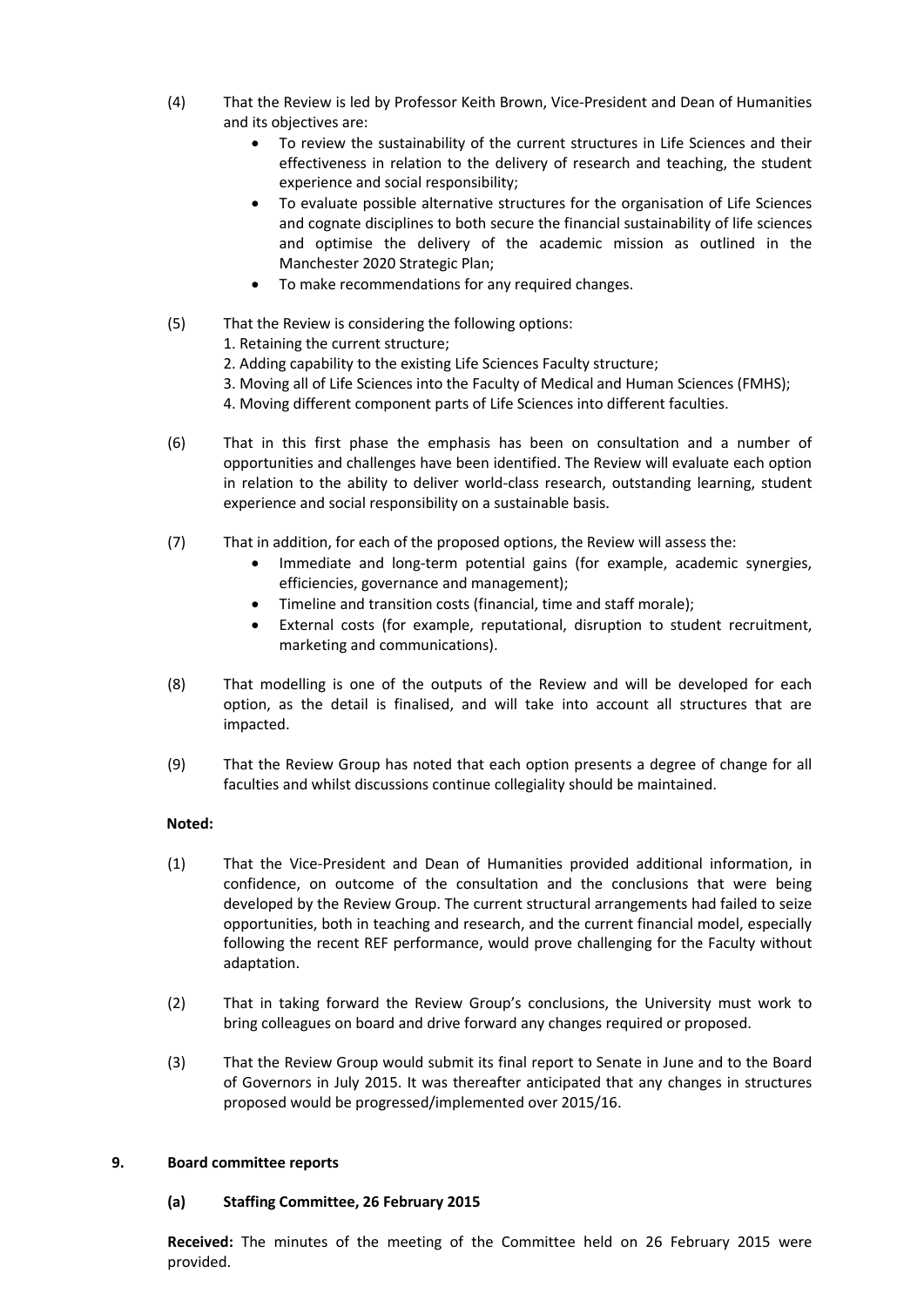### **Resolved:**

- (1) To recommend to the Board of Governors, that the University proceeds with the process outlined in the agreed Contracts Policy and Procedure to deal with those staff considered to be at risk on open ended contracts linked to finite external funding or special projects for the period from 1 October 2015 to 29 February 2016; and
- (2) To recommend to the Board of Governors that the University continues to ensure that all suitable and appropriate alternative strategies for resolution, including redeployment and restructuring, have been properly considered.

## **(b) Staffing Committee, 15 April 2015**

**Received:** The minutes of the meeting of the Committee held on 15 April 2015 were provided.

**Noted:** That some members of staff on the Board cautioned about the perception of such changes among wider staff, noting that such staff were strongly collegiate and would not wish to see colleagues treated inequitably. In responding, the President and Vice-Chancellor appreciated these concerns but stressed that redeployment was secured for the majority under existing processes. As outlined, the current practice of placing staff on the redeployment register indefinitely was not sustainable and was inconsistent with the treatment of staff covered by the Contracts Policy and Procedure. The redeployment register should be used to support displaced staff for a reasonable period of time, and seek to place staff in alternative roles wherever possible, but should not be used to support staff indefinitely.

### **Resolved:**

- (1) To advise and recommend to the Chair of the Board of Governors (acting on behalf of the Board under the delegated authority provided on 25th March 2015), that the procedure for dismissals (via an initial voluntary severance offer followed, if necessary, by a compulsory redundancy procedure), as outlined in Appendix 1, should be introduced for "Staff at Risk" on the redeployment register, subject to appropriate consultation with the relevant trade unions.
- (2) To advise and recommend to the Chair of the Board of Governors (acting on behalf of the Board under the delegated authority provided on 25th March 2015), that the University proceeds to change the current practice of placing staff on the redeployment register indefinitely to one which is consistent with the treatment of staff under the Contracts Policy and Procedure.
- *NB These recommendations were subsequently approved by the Chair on behalf of the governing body.*

#### **(c) Finance Committee, 20 April**

**Received:** The minutes of the meeting of the Committee held on 20 April 2015 were provided.

#### **Reported:**

(1) That Finance Committee received an update on the capital programme and noted the progress that had been made. The National Graphene Institute (NGI) had been completed and handed over to the University on 13 February 2015. The Whitworth Art Gallery had reopened as planned on 14 February 2015 and the University was currently awaiting feedback from the contractor regarding the University's response to the legal claim. It was expected that this project will eventually exceed the original budget. Design development work had commenced on the Fallowfield project and work was ongoing in relation to the finalisation of all the detailed legal and governance agreements.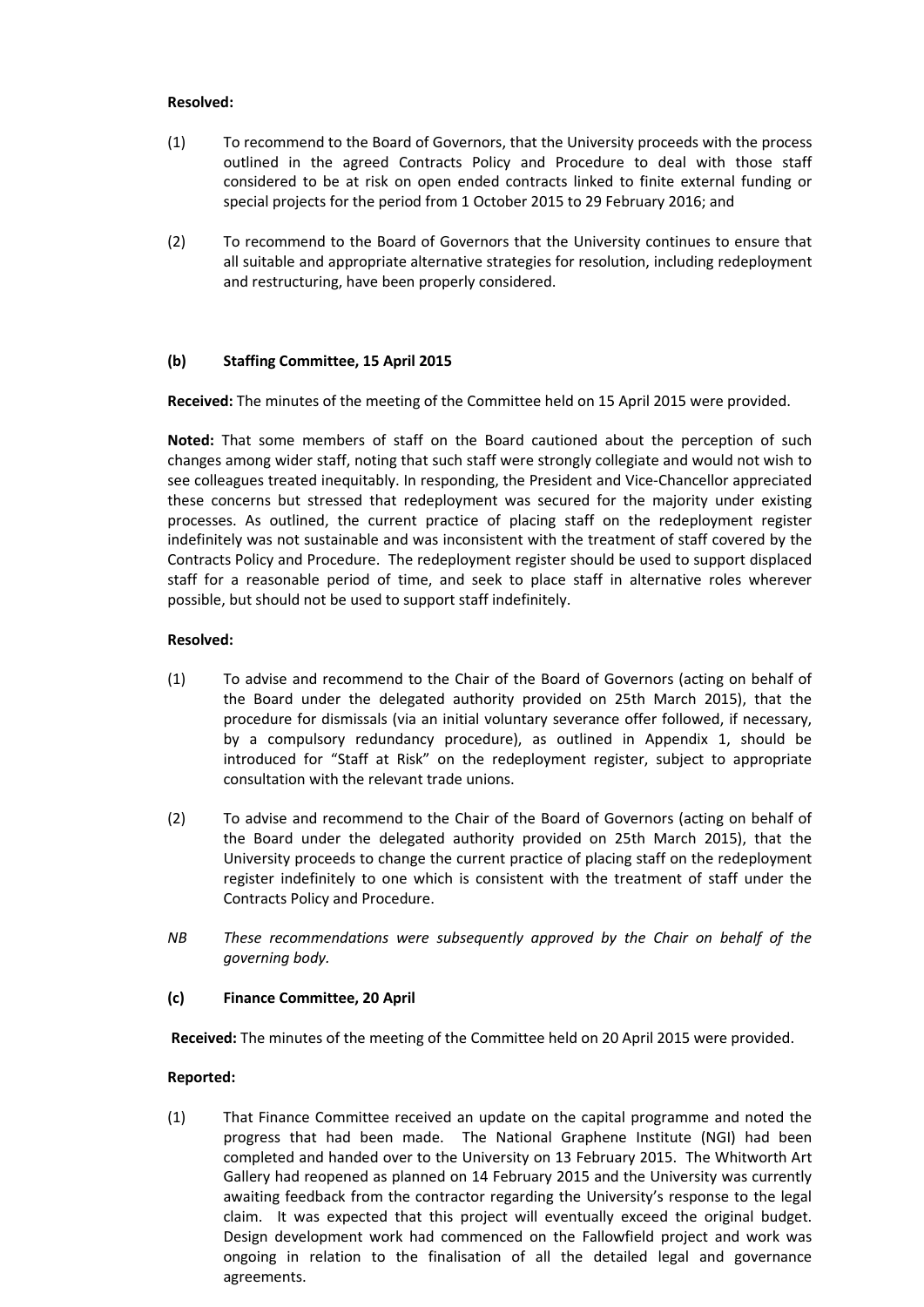- (2) That with the exception of the Whitworth Art Gallery and MCRC projects, all other projects remained within budget and on schedule.
- (3) That Finance Committee considered the annual analysis of financial results, noting the following key points:
	- UoM was more reliant on tuition fees at 40% of income compared to 34% peer group average;
	- Research income increased by 7.1% in 2013/14 and this represented a higher level of growth than the peer group average of 6.6% (and the Russell Group average of 5.4%). Absolute research income was £82m ahead of the Russell Group average, but £21m lower than the peer group average;
	- Absolute other income in 2013/14 was higher than both the Russell Group and peer group average (2.8% and 4.4% respectively compared to 6.6% for UoM);
	- Overseas tuition fees performed well, showing the highest absolute value for both comparator groups;
	- Excluding ERVS costs, UoM staff costs as a percentage of total income was 50.8%, lower than the Russell Group average of 53.5% and peer group average of 52.6%;
	- Absolute staff costs per fte (£48k) were lower than the Russell Group average of £50k and the peer group average of £52k.

Because the reporting of staff numbers and categories in the published financial statements is inconsistent between institutions, future benchmarking exercises will disregard these comparisons.

(4) That Finance Committee noted the establishment of a *de minimus* threshold for donations and endowments, primarily in response to the additional complexities arising from the new SORP. In summary, the changes are:

Donations

- any donation (restricted or unrestricted) received of a value more than £50,000 will be accounted for within the specified area, via the Major Gifts account;
- any donation received of a value less than £50,000 to be classified as a unrestricted donation;
- if this donation (<£50k) has requirements attached it will be accounted for within the specified area, via the Major Gifts account; or,
- if this donation (<£50k) has no requirements attached it will be added to the Annual Fund.

Endowments

- a de minimis threshold of £100,000 for setting up a permanent endowment (in line with Oxford University);
- it will be permissible for a donor to set up a restricted expendable endowment of a capital value less than £100,000; however,
- any proposed restricted expendable endowments less than £100,000 must be approved by Finance Sub Committee.
- (5) That Finance Committee approved the appointment of Ruffer as the manager of the Diversified Growth Fund (£25m).
- (6) That Finance Committee noted the management accounts for February 2015 at the meeting on 20 April 2015. However, subsequent to that meeting, the management accounts for March 2015 have been received by the Finance Sub Committee and Planning and Resources Committee and these, rather than the February management accounts were attached for note.
	- The surplus to end of March was £31.6m, £21.8m favourable to budget. Key factors were: £10.5m timing of non-pay expenditure; £5.5m favourable core pay; £2.7m higher tuition fees and £2.7m additional income;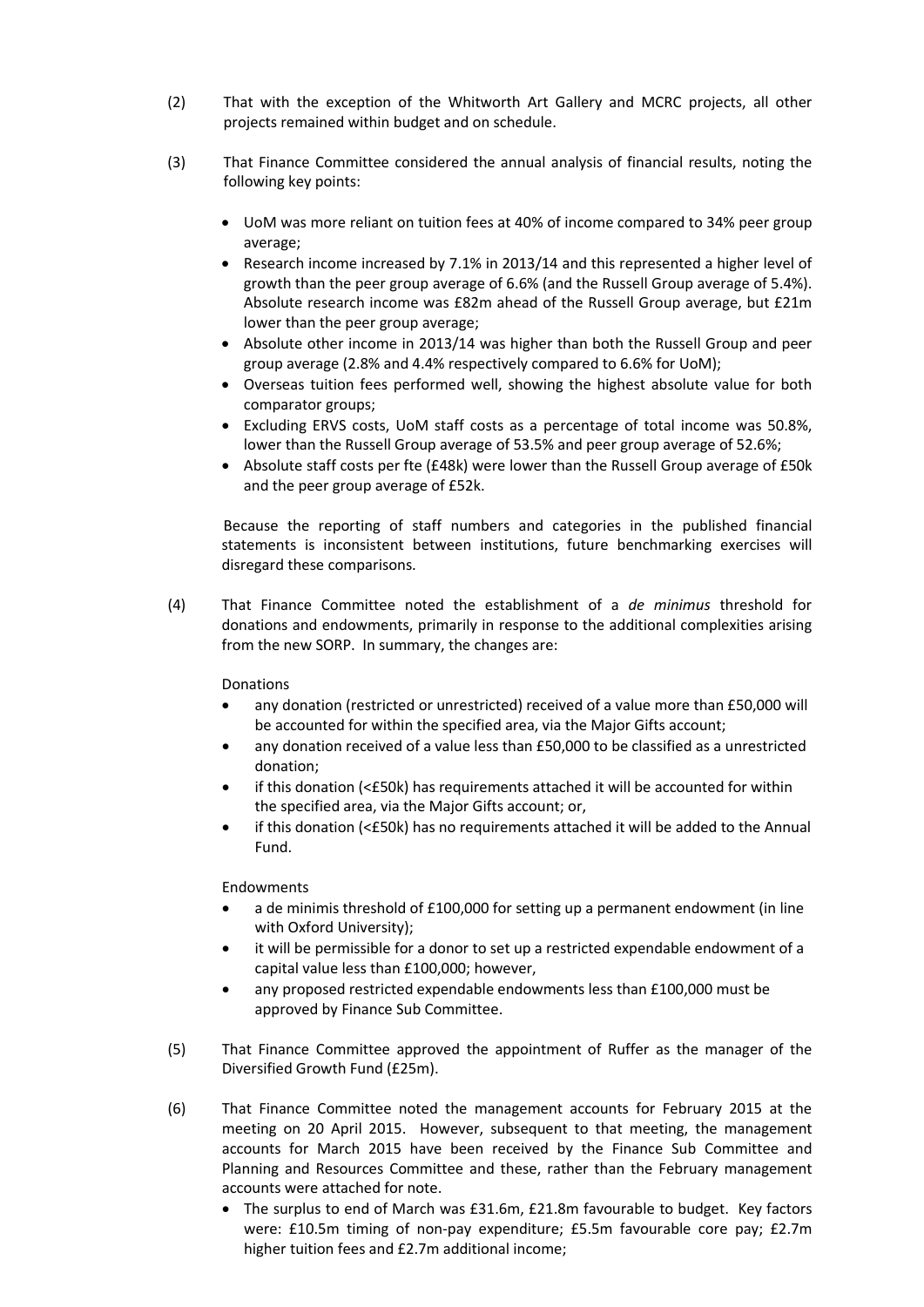- Cumulative income was £641.8m, £5.8m below budget and 10.7% higher than prior year;
- Research income was £154.8m, £12.9m lower than budget but £20.5m higher than prior year;
- Pay costs were £328.0m, £2.3m favourable to budget. Pay costs, excluding ERVS represented 51.1% of total income compared to 53.4% in the prior year, and 51.9% budgeted;
- Non-pay costs were 7.2% higher than last year, at £222.8m but £11.6m favourable to budget;
- Cash balances stood at £418m.

## **(c) Audit Committee, 6 May**

**Received:** The minutes of the meeting of the Committee held on 6 May 2015 were provided.

- (1) That the Committee considered and discussed the HEFCE Assessment of Institutional Risk, as presented to the Board under *Agendum* 5 (a).
- (2) That the purpose of the Business Research Engagement audit was to gain assurance over the reliability of the specific data in the University's HESA Financial Statistics Return (FSR) for 2011-12 and 2012-13 which will be used in calculating the QR business research element of research funding for 2014-15. The University had anticipated the audit and commissioned Uniac to examine the errors and look at the reasons behind them. No systems problems were identified but human error had occurred in the compilation of the return. EPS was the main focus of the review. New processes had been adopted and would be rolled-out in May 2015. HEFCE had confirmed that they were content with the University response and a re-audit would take place in due course. The University had agreed to return £79k in incorrectly categorised income. The return itself was large and complex and the error rate reported was judged as relatively modest, although appropriate steps had subsequently been taken to ensure greater accuracy in the future. There were no significant reputational concerns arising from the audit.
- (3) That the Committee considered risk within the Campus Masterplan and specifically, the maintenance of risk registers for individual projects. In response, the Registrar, Secretary and Chief Operating Officer confirmed that risk registers were developed for each project, and where the impact was significant these projects were elevated accordingly. The Masterplan was an element of the Internal Audit Programme, though it was noted that the risk as described might need unpacking as there were both strategic and financial elements.
- (4) That the internal auditors had completed eight substantive reviews in the period. These were Student Debt Management, Student Union Procurement, Catering Operations, Creditor Payments, Cyber Security Follow-up, IT Transformation Programme, Estates Management Records (Data Review) and on Value for money arrangements. Of these, the reviews of Student Debt Management and Student Union Procurement had both highlighted significant opportunities to improve the effectiveness of internal control, and significant opportunities to improve the efficiency/economy of the internal controls in place. The Review of Catering Operations also highlighted some significant issues.
- (5) That Ernst and Young would adopt a controls-based approach in this year, and in order to provide additional assurance would be using analytical tools to provide a comprehensive audit in some key areas and transaction sets. The Report provided details on materiality levels both within the University and within the subsidiaries, where the materiality level was set in line with the size of the undertaking. E&Y anticipated that the level of materiality would rise over the period of the contract as they gained greater assurance on the controls. E&Y outlined the key risks in the audit year. These included: accounting for capital expenditure, income recognition, accounting for research grants and contracts, assumptions underpinning defined benefit pension liabilities, overseas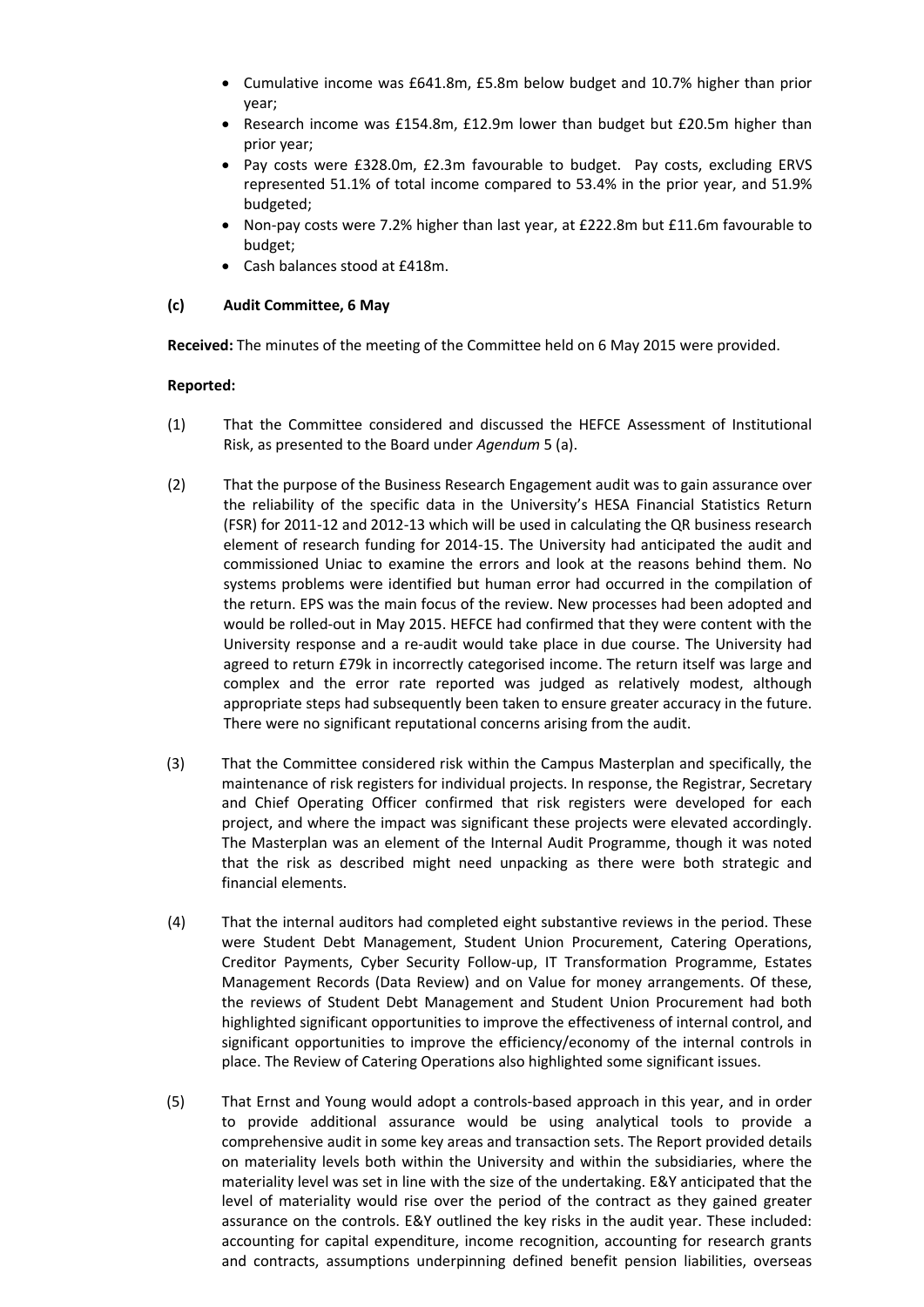activities taxation and the transition to the new SORP / FRS102. The fee level agreed for the audit of the University and its subsidiaries was £149k and the timetable for the audit had been agreed with management.

### **10. Report from the Senate**

**Received:** A Report on business initiated at the meetings of Senate held on 4 February, and 29 April, 2015 is provided. Also provided was the Annual Report on Student Appeals, Student Complaints and Student Discipline Cases.

- (1) That under matters arising from the minutes of the October meeting, Senate received a letter from two members who were concerned about the handling of the withdrawal of undergraduate programmes in Middle Eastern Studies. The Vice-President (Teaching, Learning and Students) responded that he was satisfied that the appropriate procedure had been followed correctly in this case but that the concerns concerned consultation with staff before the decision was made. The Faculty of Humanities has reflected on this discussion and the Teaching and Learning Group is considering the provision of additional guidance on early consultation.
- (2) That the President and Vice-Chancellor reported on concerns across the higher education sector regarding the likelihood of further reductions in public funding and the uncertainty this introduces into future funding arrangements for higher education. The President and Vice-Chancellor also shared with Senate the decision to review the effectiveness and sustainability of current structures and possible alternative structures for the organisation of Life Sciences and cognate disciplines; Senate members were asked to keep this matter confidential until the University-wide communication on 5 February 2015.
- (3) That the Vice-President (Teaching, Learning and Students) reported on the appointment of Professor Pam Vallely to the new post of Academic Director of Distance Learning and the recent review of pastoral care in the University's halls of residence.
- (4) That Senate endorsed arrangements for the University to offer two new undergraduate awards: Graduate Certificate and Graduate Diploma. The University's General Regulation XI permits these two awards but they have not previously been used. Senate also agreed minor amendments to the Regulations for Professional, Engineering and Enterprise Doctorate Degrees.
- (5) That the Vice-President (Research and Innovation) reported on the outcomes of REF2014. A number of strongly performing areas were noted but it was also acknowledged that the results indicated some concerns and significant improvements to the quality of our research will be required if the University is to meet the aims described in Manchester 2020. There was an open and thorough discussion of this complex area. The Vice-President also reported on the creation of the Sir Henry Royce Institute for Materials Research, new arrangements and processes for the costing and pricing of individual research projects, and major projects and research achievements since October 2014.
- (6) That on behalf of the Associate Vice-President (Social Responsibility), the Vice-President (Teaching, Learning and Students) presented a report on the Community Engagement Strategy, a joint development between the University and UMSU, and the implementation of the amended Regulation XVII: Conduct and Discipline of Students.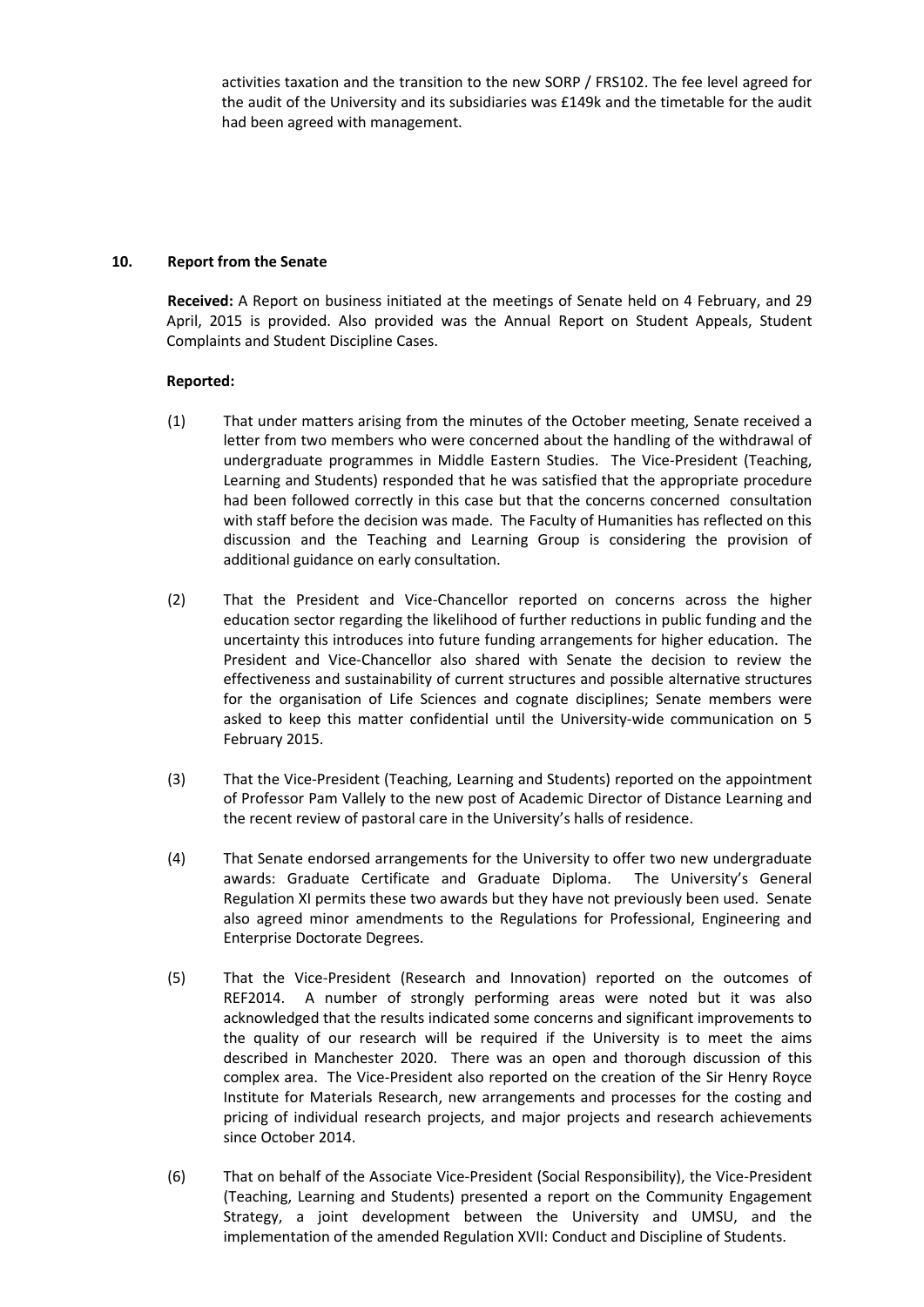- (7) That Senate received the 2013-14 Annual report of Student Appeals, Student Complaints and Student Discipline Cases. It was noted that the total number of formal stage cases, i.e. those heard at Faculty and institutional level, has decreased for a second year (from 741 in 2012-13 to 705 in 2013-14, which follows this paper).
- (8) That the Senate would next meet on 29 April 2015 and the following are the main agenda items:
	- The President and Vice-Chancellor's report including comments on the HEFCE 2015 grant letter and the Chancellor of the Exchequer's budget statements.
	- Consideration of a Teaching, Learning and Student Experience vision.
	- Proposals for two new policies: Advising Taught Students and Inclusive Teaching and Learning Materials
- Amendments to the Procedures for Protecting the Interests of Students in the Event of Strike Action and/or Action Short of a Strike.
- An update on the HEFCE QR allocation.
- The interim report of the Review of Life Sciences and Cognate Disciplines.

## **11. Students' Union and University Relations Committee (UURC)**

#### **Received:**

- (1) An oral report on the matters due to be discussed at the meeting of the University-Students' Union Relations Committee scheduled for 14 May 2015.
- (2) A presentation from Ms Charlie Cook, on the Strategic Review process that has been adopted within the Union.

#### **Reported:**

- (1) That the Union had undertaken work to develop a robust strategic planning process, with the aim of bringing forward a plan for adoption by the Union (endorsed by the University) in June 2016.
- (2) That the process had brought forward a number of key themes, namely; building communities and a sense of belonging, becoming the expert on students' lives, supporting enterprise and employability, becoming rooted in Manchester, and building an organisation fit for the future.
- (3) That in addition to the strategic planning activity, the focus in 2015/16 would be on a wide-ranging review of democratic processes in the Union, the Building project, and the Manchester Academy 25<sup>th</sup> Anniversary celebrations.

#### **Noted:**

- (1) That the presentation was positively received by the Board, with members noting the opportunities for the University to work alongside the Union in support of some activity.
- (2) That on behalf of the Board, the President and Vice-Chancellor expressed thanks to Charlie Cook and her executive team for their work on this throughout the year.

#### **12. Report from the Planning and Resources Committee**

**Received:** A summary of matters discussed at the meetings of the Committee held on 10 February, 10 March and 14 April

#### **Reported:**

(1) That during the period of this report, the Committee considered the draft management accounts as at the periods ended 30 November 2014, 31 December 2014, 31 January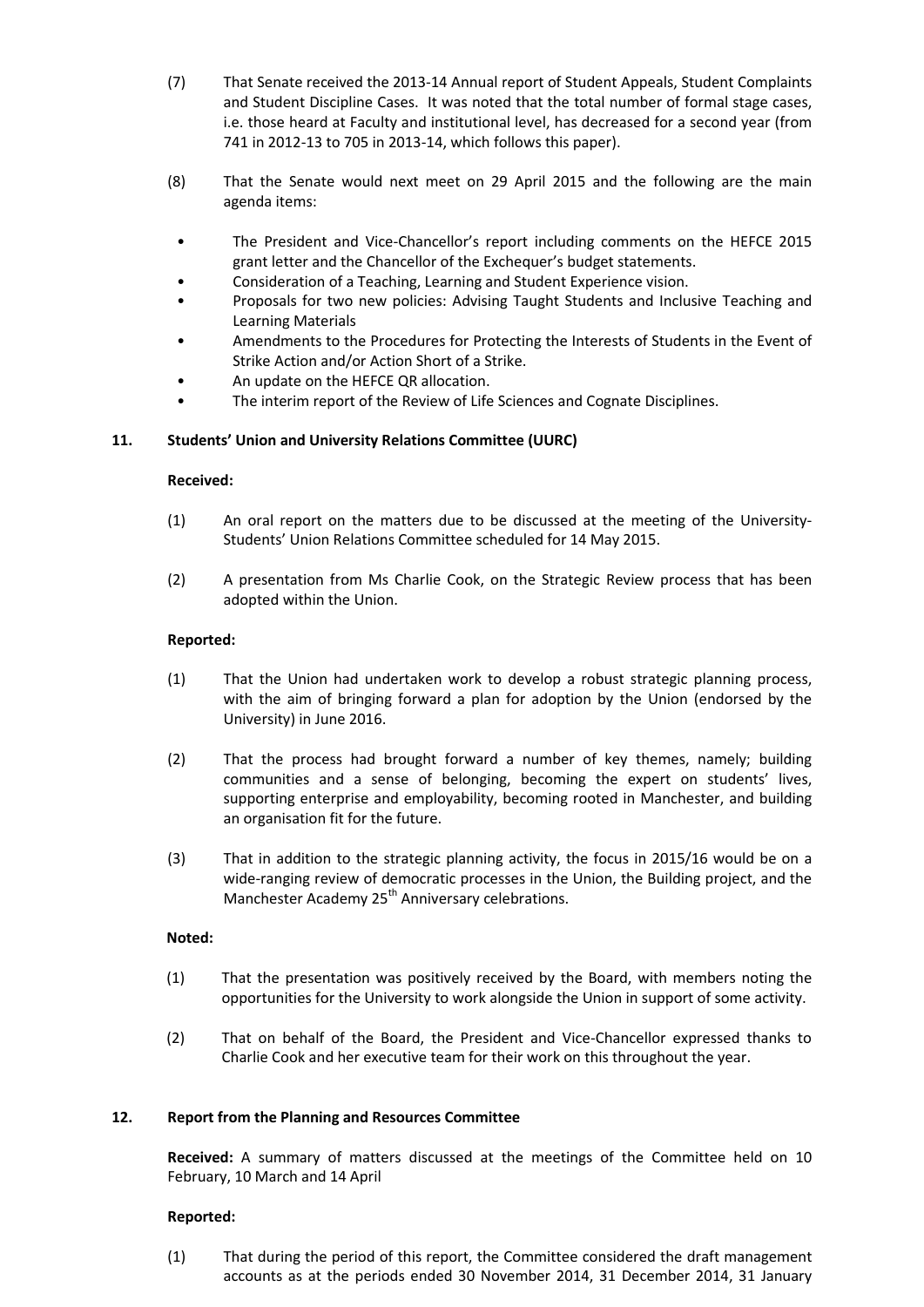2015 and 28 February 2015. It also received the 2014/15 rolling forecasts based on actual results to January 2015 and to February 2015. During the period of this report, the Committee received the Minutes of the Finance Sub-Committee meetings held on 20 January 2015, 10 February 2015 and 3 March 2015.

- (2) That at its meeting on 10 February 2015, the Committee agreed to endorse the tuition fees for 2016/17 as approved by Finance Sub-Committee at its meeting on 20 January 2015 for the following: minimum international tuition fees for students commencing a full-time programme in 2016/17, including study abroad fees; the matrix of nonstandard tuition fees for new full-time students in 2016/17; minimum tuition fees for home taught postgraduate programmes in 2016/17. The Committee also noted that the Transnational Education Group would undertake a review into the validation fees for 2016/17 taking into account approved increases to taught postgraduate and international student fees and comparative fees levied by other Russell Group universities.
- (3) That at its meeting on 10 February 2015, the Committee agreed to endorse the ringfenced budget for educational advisers' commission in 2015/16 in support of international student recruitment and the budget for international scholarships 2015/16, as approved by Finance Sub-Committee at its meeting on 20 January 2015. The Committee also approved the recommendations in relation to the budget for the provision of language support services for international students in 2015/16 and for a University-level strategic review of the University Language Centre (ULC) to consider the part the ULC will play in various University initiatives including its internationalisation strategy.
- (4) That at its meeting on 10 February, 2015, the Committee agreed that delegated powers of authority should be given to the Chair of PRC and Finance Sub-Committee (the President and Vice-Chancellor), and recommended to the Board that the Chair of the Board of Governors (Anil Ruia) and the Chair of Finance Committee (John Stageman) be granted a delegated authority to act on the Board's behalf, in order to progress the Royce Institute.
- (5) That at its meeting on 10 February 2015, the Committee considered the Transparent Approach to Costing (TRAC) return 2013/14 which had been submitted to HEFCE on 30 January 2015 following its consideration by Finance Sub-Committee on 20 January 2015 and approval by Audit Committee on 27 January 2015.
- (6) That at its meeting on 10 February 2015, the Committee considered the letter, Higher Education Funding 2015-16, from the Secretary of State for Business, Innovation and Skills and the Minister of State for Universities, Science and Cities to the Chair of HEFCE's Board. It noted that, overall, total HEFCE funding had dropped from £4,091m to £4,010m and that the letter asked HEFCE to continue selectively to fund world-leading and internationally excellent research "wherever it is found". At its meeting on 10 March 2015, the Committee considered the HEFCE Circular Letter 03/2015, Funding for universities and colleges for 2013-14 to 2015-16: Board decisions. At its meeting on 14 April 2015, the Committee considered the HEFCE Recurrent Grant for the academic years 2013/14 to 2015/16. It noted that the University's provisional initial HEFCE recurrent grant allocation for 2015/16 would be £105m, a decrease in cash terms of £20m or -16% when compared with the 2014/15 adjusted allocation. This was a significantly larger reduction than the 7% for the sector as a whole. Funding for 2013/14 had, however, increased retrospectively by £0.5m compared to the adjusted 2013/14 allocations and funding for 2014/15 had increased by £2.3m. The Committee noted that there had been significant changes to the mainstream QR research funding methodology for 2015/16. It also noted that the funding allocations were highly provisional: HEFCE had assumed that 2016/17 funding, which had a four month overlap with the 2015/16 financial year, would be the same in cash terms as for 2015/16. However there was considerable uncertainty about the effects of the spending review that was expected to follow the general election. HEFCE had advised institutions to plan their budgets prudently as 2015/16 allocations may well be revised.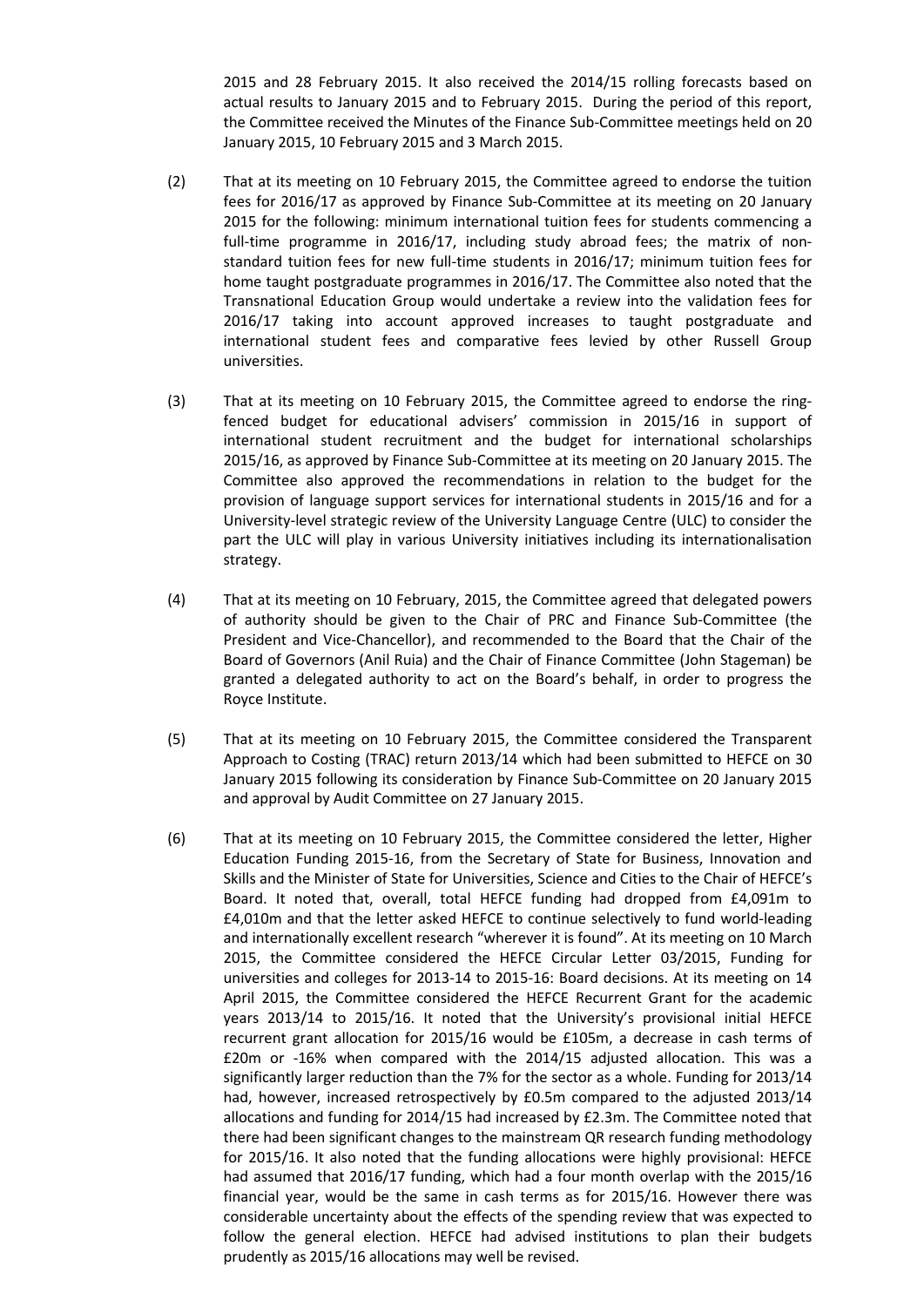- (7) That at its meeting on 10 March 2015, the Committee considered the University benchmarking analysis prepared for Finance Sub-Committee.
- (8) That at its meeting on 14 April 2015, the Committee received the Debt Report as at February 2015 and noted that Embassy debt had increased by £5.6m from February 2014 to £8.1m. This was being reviewed and a report would be made to the next meeting of Finance Sub-Committee.
- (9) That at its meeting on 10 February 2015, the Committee considered the draft Stocktake Report 2013/14 and endorsed its submission to the Board of Governors. It noted that on most parameters, the University had performed better than in previous years, so overall performance was on track although in some areas progress was not sufficiently quick for the targets to be reached by 2020. The Committee also received the following reports from the 2014 Annual Performance Review (APR) process: the Faculties of Engineering and Physical Sciences, Humanities, Life Sciences, Medical and Human Sciences; the Professional Support Services; The University of Manchester Library; the Manchester Museum and Whitworth Art Gallery; Jodrell Bank Discovery Centre; human resources, including equality and diversity (as reported at HR Sub-Committee) and environmental sustainability (as reported at Capital Planning Sub-Committee). These documents were subsequently included in the papers for the Board of Governors' Conference on 24-25 March 2015. The dates and timing for the 2015 APRs were confirmed. In addition, the Committee considered the guidance and templates for the Operational Priorities process for 2015/16. At its meeting on 10 March 2015, the Committee received the set of infographics to accompany the Stocktake Report and interim reports on actions identified from the 2014 APR process for the Faculties, Professional Support Services and the University of Manchester Library, as well as updates on progress against the Operational Priorities 2014/15 identified by the four Faculties and the Professional Support Services.
- (10) That at its meeting on 10 February 2015, the Committee received an update on the number of student applications for recruitment in September 2015 and noted that the indications were that the University was ahead of its position at the same stage last year. Undergraduate and international student applications were looking positive although Home postgraduate taught student numbers were again proving to be a challenge.
- (11) That at its meeting on 10 March 2015, the Committee considered updated data on the 2014/15 undergraduate intake profile and highlighted concern about the quality of the student intake and the need for further investigation to understand the trends. In light of the discussion, the Committee agreed to make recommendations on appropriate measures to monitor quality, and to take a longer term view of student numbers as part of the five-year planning process. The Committee also considered research grant and contract income performance by Faculty and School for the six month period ended 31 January 2015 compared to the six month period ended 31 January 2014 and noted that the figures showed that, overall, the University was £17.2m ahead of last year but slightly below budget, and that there had been particular increases in income from UK Research Councils and UK industry compared to last year. The Committee also considered research applications and awards by HESA category group for each Faculty for the six month period August 2014 to January 2015 compared to the six month period August 2013 to January 2014 and noted that there had been an increase in the number and value of applications and that although there had been a drop in the number of awards, revenue value had increased by 11% compared to the previous year.
- (12) That at its meeting on 10 March 2015, the Committee considered the draft Communications and Marketing Plan Summary Document and agreed that an Action Plan and costing should be brought to the Committee in due course.
- (13) That at its meeting on 10 February 2015, the Committee considered the context of external funding and policy changes and how to plan for the uncertainties that existed in relation to the Access Agreement 2016/17. At its meeting on 10 March 2015, the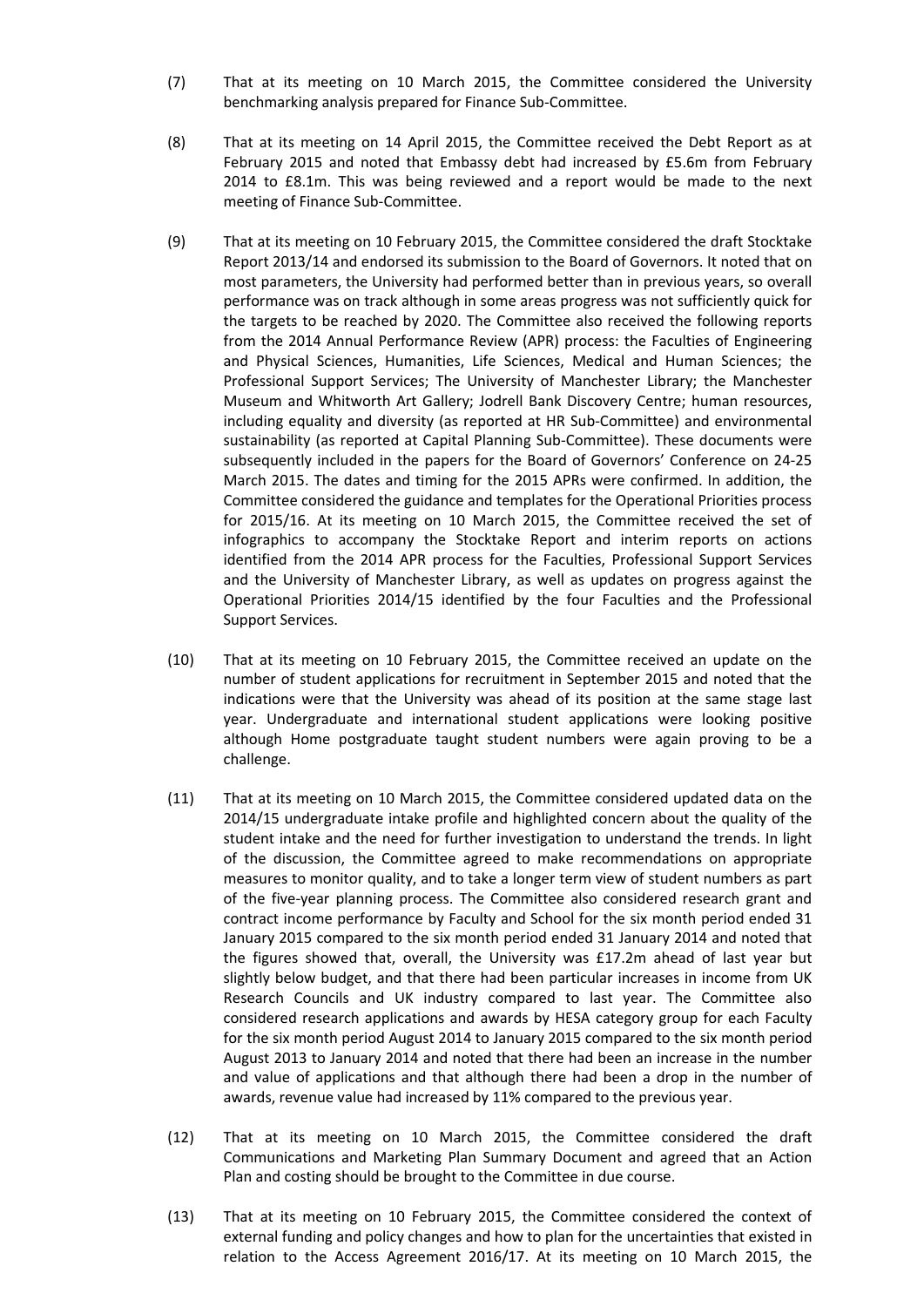Committee considered expenditure for the 2016/17 Access Agreement and approved the following:

- the additional funding required to support disabled students, as a result of the changes to the Disabled Students' Allowance, should be covered through the Access Agreement;
- the level of Access Agreement expenditure to support students in financial hardship should be increased from £150k to £200k for 2016/17.
- (14) That the Committee approved that the additional funding required (£550k), should be funded by making an adjustment to the University's Manchester Bursary. It approved the option which provided the same level of bursary (£2,500) to all households with an income threshold up to £25k as well as providing some support (£1,000) to students from the next income threshold (£25k-£35k) and noted that the Directorate for the Student Experience had committed to find efficiencies to cover any difference in cost in the first year (2016/17).
- (15) That at its meeting on 14 April 2015, the Committee considered and approved the Access Agreement targets and milestones for submission to the Office for Fair Access (OFFA) by 23 April 2015. This included where the existing targets had been replaced or new targets set, including those for low-participation neighbourhoods and lower National Statistics Socio-economic Classification (NSSEC) groups, the number of school governors and access programmes.
- (16) That during the period of the report, the Committee received the notes of the HR Sub-Committee meetings held on 18 November 2014 and 3 February 2015. At the meetings on 10 February 2015 and 10 March 2015, the Committee received updates on the 2015/16 pay negotiating round and the USS pension proposals, and at the meeting on 10 February 2015, the Committee also received updates on ongoing discussions concerning Statutes and Ordinances and Performance and Development Reviews.
- (17) That during the period of the report, the Committee received the Minutes of the Capital Planning Sub-Committee meetings held on 2 December 2014 and 27 January 2015 and a summary of business approved at the meeting held on 3 March 2015.
- (18) That at its meeting on 10 February 2015, the Committee received the Minutes from the meeting of the Information Systems Sub-Committee held on 13 January 2015. It also considered a paper proposing the way forward for governing business change and IT projects and the IT Strategy and approved that the Information Systems Sub-Committee should be disbanded and replaced formally with the new Change and IT Projects Sub-Committee.
- (19) That at its meeting on 10 February 2015, the Committee considered the University Risk Map and University Risk Register as at December 2014 and recommended them to the Board of Governors for approval. At the same meeting it received the Minutes from the meeting of the Research Compliance Committee held on 12 January 2015.
- (20) That at its meeting on 14 April 2015, the Committee received the Minutes from the meeting of the Risk and Emergency Management Group held on 20 March 2015 and noted the major incident in the Pariser Building and that a University of Manchester student had been arrested at Birmingham airport on suspicion of terrorism, after being deported from Turkey.
- (21) That at its meeting on 14 April, the Committee considered the letter relating to HEFCE's annual assessment of institutional risk for The University of Manchester. It was a requirement for the letter to be formally submitted to the next meeting of the governing body. The Committee noted that, based on the accountability returns submitted for 2013/14, HEFCE's overall assessment at this time was that The University of Manchester was 'not at higher risk'.